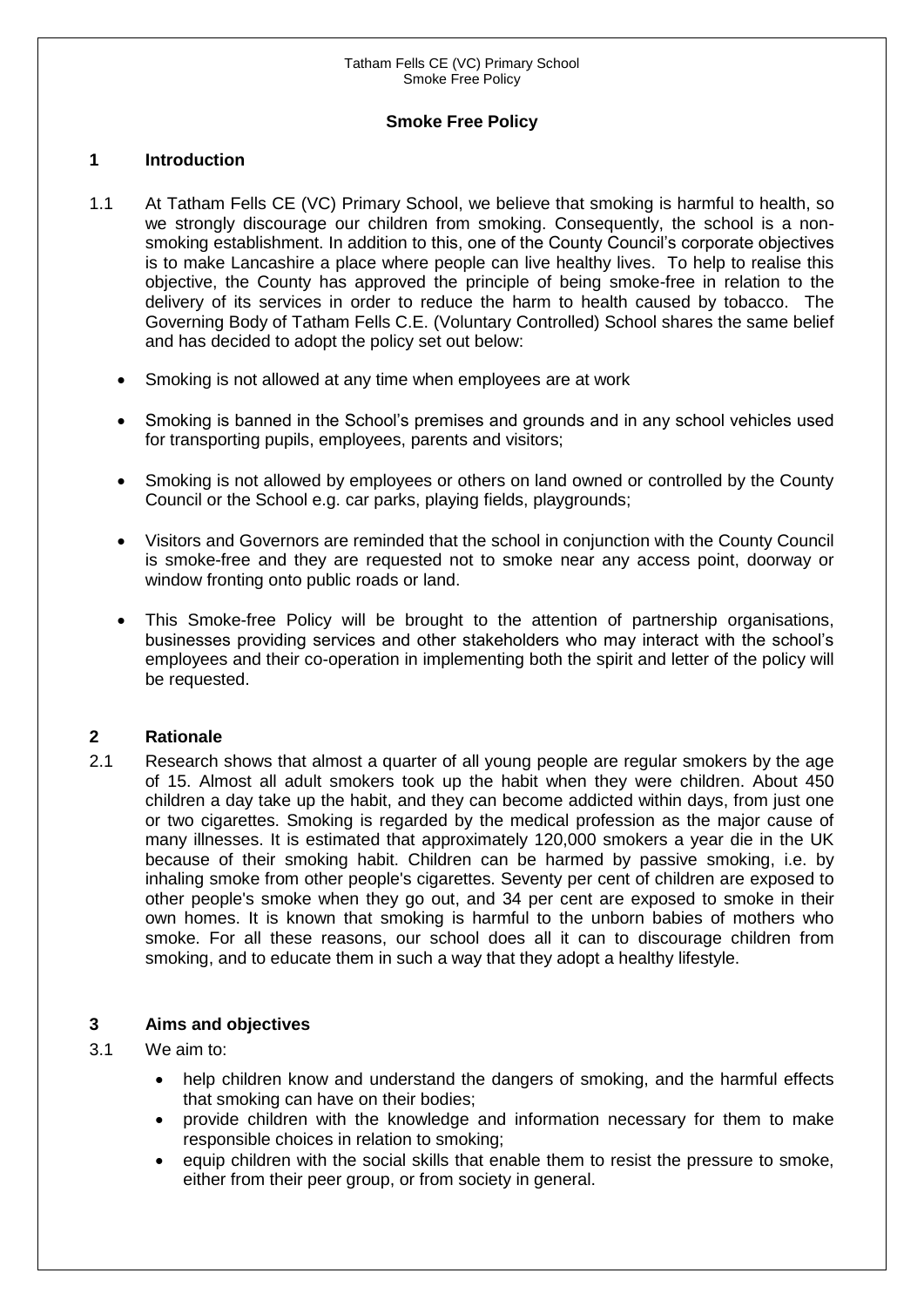# **4 Organisation**

- 4.1 The dangers of smoking are addressed in Year 6, in our programme of personal, social and health education (PSHE), with advice and support from the Health Authority. As well as teaching the children about the effects that smoking has on the body, we engage them in discussions about the reasons why people start to smoke, and what they themselves should do if other people encourage them to try cigarettes. The children's class teacher leads all such discussions in a sensitive manner. S/he encourages the children to explore the views of other people, and to reflect on their own personal convictions with regard to smoking. We explain that it is illegal for cigarettes to be sold to people under 16 years of age, but our aim is for children to refrain from smoking not only for that reason, but also because they believe that smoking is a wrong lifestyle choice.
- 4.2 The dangers of smoking sometimes arise as an issue in science lessons at Key Stage 2, when children learn about the way substances affect the body. When such an issue arises, class teachers deal with it in context, and answer the children's questions to the best of their ability, taking care to explain that smoking is dangerous, and should be avoided.
- 4.3 Parents and carers may view any of the smoking-related teaching materials that we use in our school. We make these materials readily available at our annual presentation to parents and carers of Year 6 children about the PSHE curriculum.

### **5 School staff**

5.1 We do not allow smoking on any part of the school site, including the staffroom. If any members of staff do wish to smoke, they must leave the school site. Should any member of staff be found smoking on the school premises in contravention of this policy, we would consider this a serious breach of the terms of employment.

#### **6 Information**

Free help and information is available from:

- Local NHS Stop Smoking Services
- GP Surgeries
- The NHS Smoking Helpline 0800 169 0169
- The County Council's School Portal
- The Lancashire Healthy Schools Website [www.lhsp.org.uk](http://www.lhsp.org.uk/)

#### **7 Breaches of the Policy**

Breaches of this policy by school staff may lead to disciplinary action being taken.

# **8 Monitoring and review**

**8.1** It is the role of the headteacher to ensure that this policy is fully implemented. Every two years, or earlier if necessary, the governors review this policy as part of their curriculum committee's monitoring of the effectiveness of the school's PSHE programme.